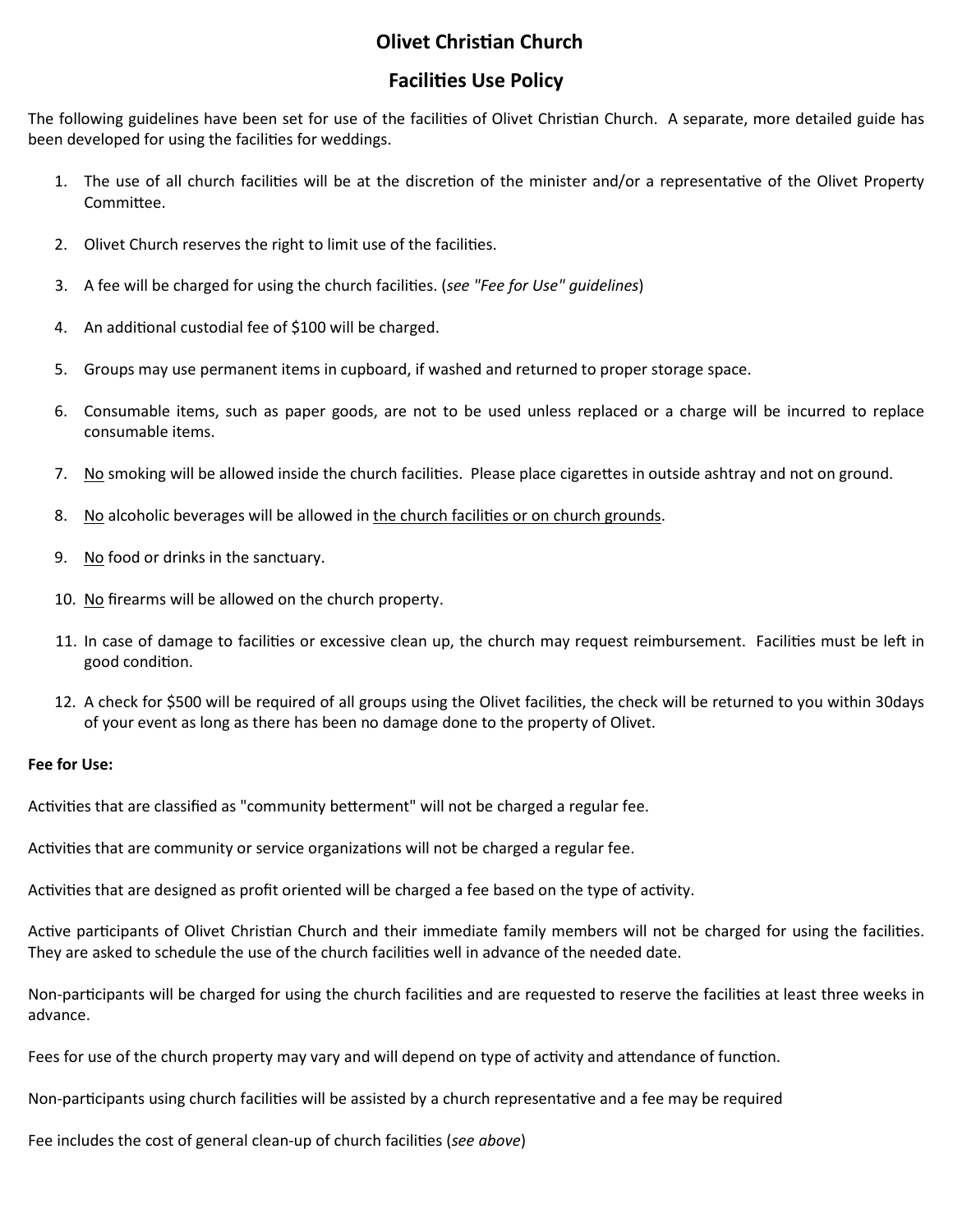

**Olivet Christian Church (Disciples of Christ)** 

1991 S Olivet Rd Columbia, MO 65201

Phone: 573-442-0336 email: olivetcc.office@gmail.com or website: wwwolivetchristian.org

Application for use of Church facilities

| Organization: |                                           |  |  |
|---------------|-------------------------------------------|--|--|
| Event:        |                                           |  |  |
|               |                                           |  |  |
|               | Time of the event: _____________________  |  |  |
| Set up date:  |                                           |  |  |
|               | Time of event : _________________________ |  |  |

I/We (group or individual named above) agree to pay for any damages or loss to any structure, supplies, contents or grounds as determined by Olivet Christian Church's property committee.

I/We understand and agree that Olivet Christian Church reserves the right to deny rental privilege to anyone at any time; further that Olivet Christian Church may monitor guest activity during the rental period; further, that a rental will be terminated immediately upon discovery of action, activity or behavior on the part of the renter that is deemed by the Church representative (s) to be dangerous, illegal or illicit, or damaging to the reputation of Olivet Christian Church. I/We understand that Olivet Christian Church does NOT provide accident or health insurance for persons while using our facilities. The renting group or individual agrees to indemnify and hold harmless Olivet Christian Church and its employees or any other person(s) against loss or expense including attorney's fees, by reason of liability imposed by law upon Olivet Christian church, except in cases of the organization's sole negligence for damage because of bodily injury arising out of or in consequence of the agreement, whether such injuries to person(s) or damage to property are due to, or claim to be due to, any passive negligence of Olivet Christian Church.

I/We have read the copy of the standards and policy for use of Olivet Christian Church, which will be shared with all members of the group and agree to abide by the on-site procedures, policies, rules and regulations. I/We agree to all of the above conditions, taking full responsibility for all activities conducted on our own while on church property, and will leave the premises in a neat and clean condition.

I/we agree to a \$500 deposit which will be returned within 30 days of the event barring no damages have been done to the building and property of Olivet Christian Church.